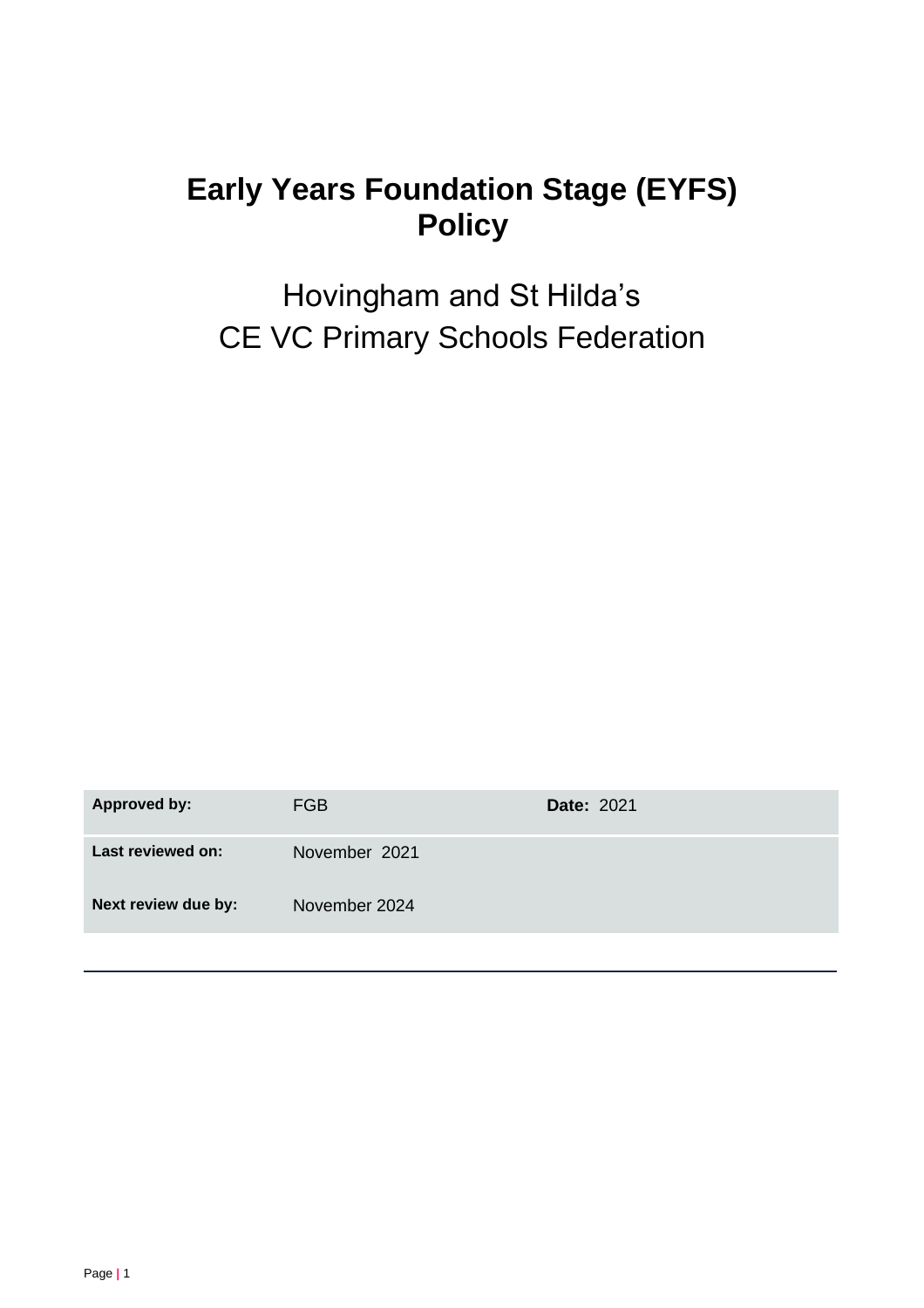## **1. Aims**

This policy aims to ensure:

- That children access a broad and balanced curriculum that gives them the broad range of knowledge and skills needed for good progress through school and life
- Quality and consistency in teaching and learning so that every child makes good progress and no child gets left behind
- A close working partnership between staff and parents and/or carers
- Every child is included and supported through equality of opportunity and anti-discriminatory practice

### **2. Legislation**

This policy is based on requirements set out in the [statutory framework for the Early Years Foundation Stage](https://www.gov.uk/government/publications/early-years-foundation-stage-framework--2/) [\(EYFS\)](https://www.gov.uk/government/publications/early-years-foundation-stage-framework--2/) [that](https://www.gov.uk/government/publications/early-years-foundation-stage-framework--2/) [applies from September 2021.](https://www.gov.uk/government/publications/early-years-foundation-stage-framework--2/)

# **3. Structure of the EYFS**

*The Early Years Foundation Stage (EYFS) applies to children from birth to the end of the Reception year. At Hovingham Church of England Primary School, children join Reception in September of the school year that they turn five. At St Hilda's, Ampleforth Church of England Primary School Nursery children join the school in the term after they turn three. However, it should be noted that at St Hilda's, Ampleforth that pupils joining nursery may do so at various times after this and that not all Reception Starters who join the Reception in September of the school year they turn five have attended our nursery. In partnership with parents and carers we enable children to begin the process of becoming active learners for life.* 

"Children learn best when they are healthy, safe and secure, when their individual needs are met and when they have positive relationships with adults caring for them."

# *4. Curriculum*

Our early years setting follows the curriculum as outlined in the latest version of the EYFS statutory framework that applies from September 2021.

The EYFS framework includes 7 areas of learning and development that are equally important and interconnected. However, 3 areas known as the prime areas are seen as particularly important for igniting curiosity and enthusiasm for learning, and for building children's capacity to learn, form relationships and thrive. The prime areas are:

- Communication and language
- Physical development
- Personal, social and emotional development

The prime areas are strengthened and applied through 4 specific areas:

- Literacy
- Mathematics
- Understanding the world
- Expressive arts and design

#### **4.1 Planning**

Play based learning is paramount and children direct their own learning using the carefully selected open ended resources which can be found in both the inside and outside environment. Staff will enhance play and extend as needed to further individual learning. We aim to create an attractive, natural and stimulating learning environment where children feel happy, confident, secure and suitably challenged. At both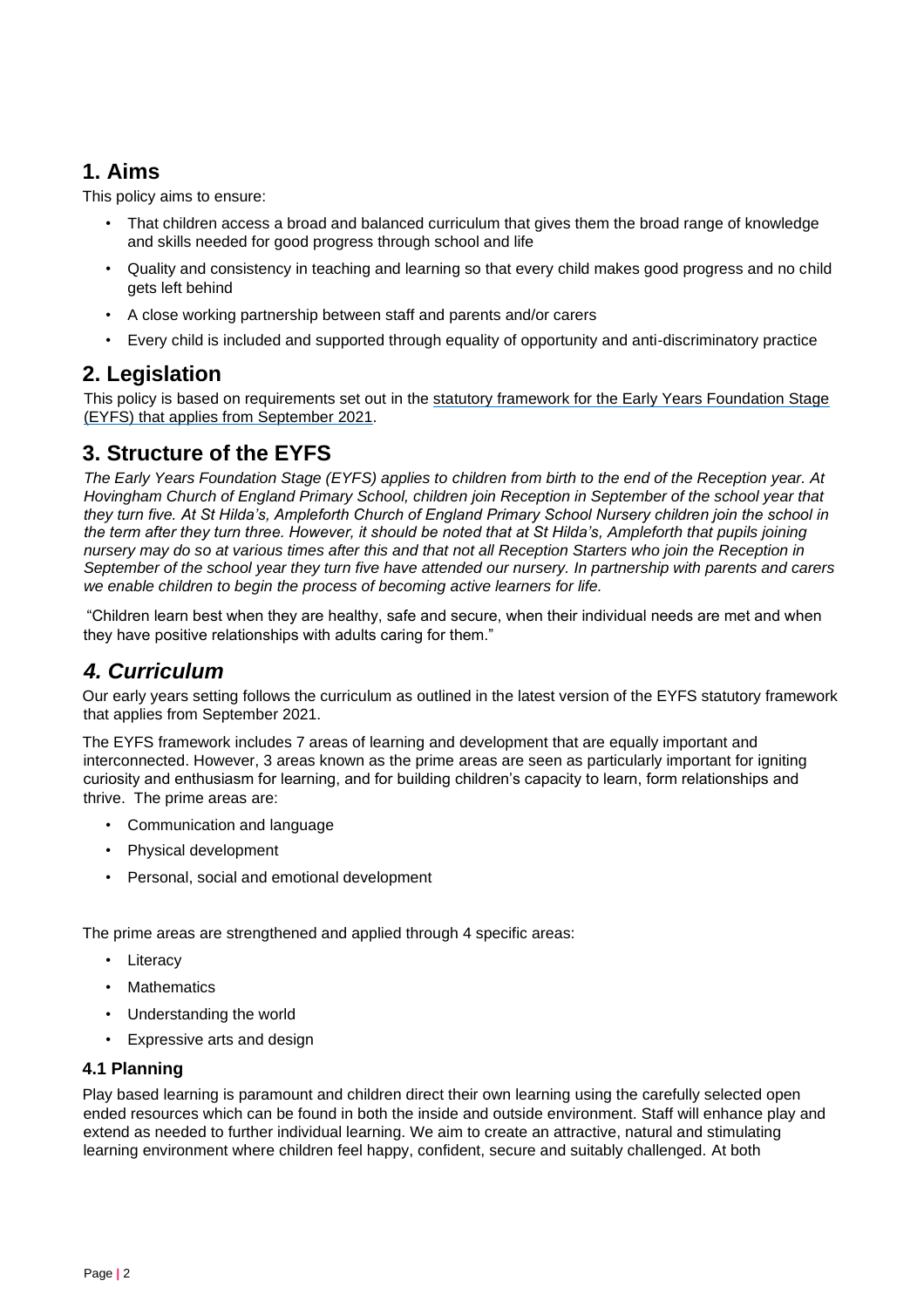Hovingham and St Hilda's, Ampleforth CE VC Primary Schools children have access to the indoor and outdoor environments, both set up with discrete areas of learning as part of planned continuous provision

Staff plan activities and experiences for children that enable children to develop and learn effectively. In order to do this, staff working with the youngest children are expected to focus strongly on the 3 prime areas.

Staff also consider the individual needs, interests, and stage of development of each child in their care, and use this information to plan a challenging and enjoyable experience. Where a child may have a special educational need or disability, staff consider whether specialist support is required, linking with relevant services from other agencies, where appropriate.

In planning and guiding children's activities, staff reflect on the different ways that children learn and include these in their practice.

Parents are encouraged to complete an "All about me" booklet during the Summer term prior to starting school. It is used to enable practitioners to quickly build positive relationships with the children and to inform the first few weeks of planning.

#### **4.2 Teaching**

The children are taught daily phonics using 'Letters and Sounds', which is a complete systematic synthetic phonics programme. The sessions are fast paced and include the whole class. During the day we teach the lowest 20% in small groups to provide them with additional support. Additional story sessions are also planned into the day to ensure the children have extra exposure to a language rich environment.

We follow termly topics but also follow the children's interests. We feel that it is important for our children to be aware of the world around them, for example experiencing the changing seasons plays a big part in our learning environment.

The resources used within the EYFS reflect diversity and are free from discrimination and stereotyping

Each area of learning and development is implemented through planned, purposeful play, and through a mix of adult-led and child-initiated activities. Staff respond to each child's emerging needs and interests, guiding their development through warm, positive interaction.

As children grow older, and as their development allows, the balance gradually shifts towards more adult-led activities to help children prepare for more formal learning, ready for year 1.

We teach children about boundaries, rules and limits and help them understand why they exist. We provide children with choices to help them develop this important life skill. Children are encouraged to take appropriate risks, but they are also taught how to recognise and avoid hazards.

#### **5. Assessment**

At Hovingham and St Hilda's, Ampleforth CE VC Primary Schools Federation, ongoing assessment is an integral part of the learning and development processes. Staff observe pupils to identify their level of achievement, interests and learning styles. These observations are used to shape future planning. Staff also take into account observations shared by parents and/or carers, these are recorded in the children's 'Topic' book. As a school we use 'Insight' to record the children's level of development so that we can track the children's progress as they progress through the school.

Within the first 6 weeks that a child **starts reception**, staff will administer the Reception Baseline Assessment (RBA).

At the **end of the EYFS**, staff complete the EYFS profile for each child. Pupils are assessed against the 17 early learning goals, indicating whether they are:

- Meeting expected levels of development
- Not yet reaching expected levels ('emerging')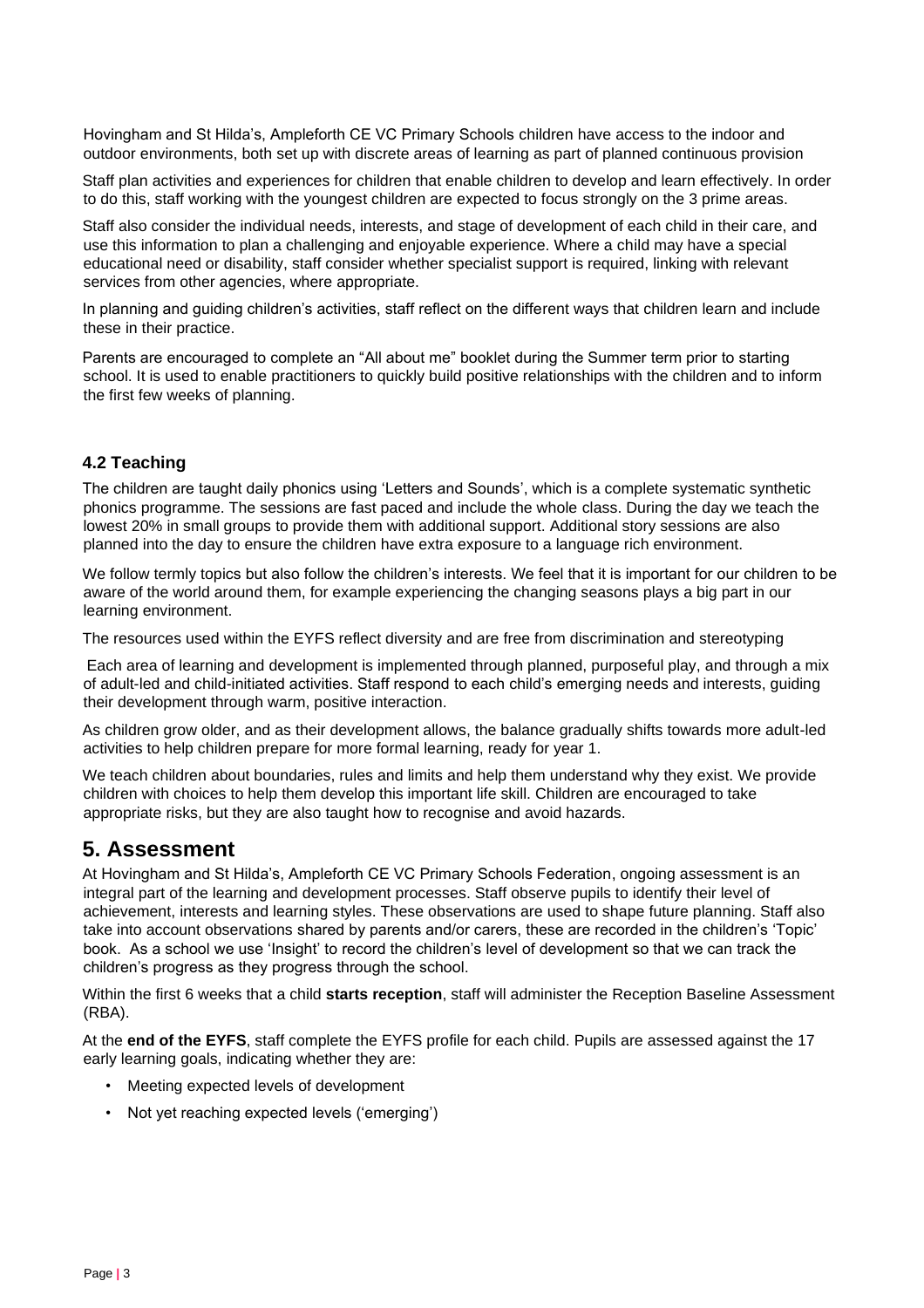The profile reflects ongoing observations, and discussions with parents and/or carers. The results of the profile are shared with parents and/or carers for their child.

The profile is moderated internally (referring to the Development Matters [guidance\)](https://www.gov.uk/government/publications/development-matters--2) and in partnership with other local schools, to ensure consistent assessment judgements. EYFS profile data is submitted to the local authority.

### **6. Working with parents**

At Hovingham and St Hilda's, Ampleforth CE VC Primary Schools Federation we understand the importance of building a strong partnership with every child's parent/carer. Before children start at Hovingham or St Hilda's, Ampleforth CE VC Primary Schools, the parents are invited to a 'New starter' meeting, parents are informed about school procedures and we address any concerns they may have, putting them at ease.

Children are invited to attend transition sessions during the summer term prior to starting school, this enables us to build relationships with both the children and parents before the children start school in September.

Parents are invited to curriculum evenings to explain how we work with their child, particularly in relation to reading and phonics.

We open an 'open door' policy and encourage parents to talk to their child's teacher if there are any concerns.

We arrange a range of activities throughout the year that encourage collaboration between child, school and parents: stay and play sessions, celebration assemblies, school visits, enrichment weeks and the Nativity.

We invite all parents to attend formal parents' meetings twice a year at which the teacher and the parent discuss the child's progress.

Throughout the year we provide parents with opportunities to celebrate their child's learning and development and add their own comments in their child's 'Topic' book.

Parents are encouraged to make appropriate and relevant comments in their child's home-school diary, we respond promptly to comments made by parents.

Formal reports detailing their child's attainment and progress are shared at the end of the school year

We recognise that children learn and develop well when there is a strong partnership between staff and parents and/or carers. Due to being such a small class, each child's Key Person is the class teacher but strong relationships are built with the class Teaching Assistant, who also contributes to the assessing and recording of each child's progress.

The class teacher and the teaching assistant supports parents and/or carers in guiding their child's development at home. The teacher and SEN leader helps families to engage with more specialist support, if appropriate.

### **7. Safeguarding and welfare procedures**

We promote good oral health, as well as good health in general, in the early years by talking to children about:

- The effects of eating too many sweet things
- The importance of having water in their drinking bottles, rather than juice
- The importance of brushing your teeth

The rest of our safeguarding and welfare procedures are outlined in our safeguarding policy.

#### **8. Monitoring arrangements**

This policy will be reviewed and approved by Mr Pynn, Headteacher, every 3 years.